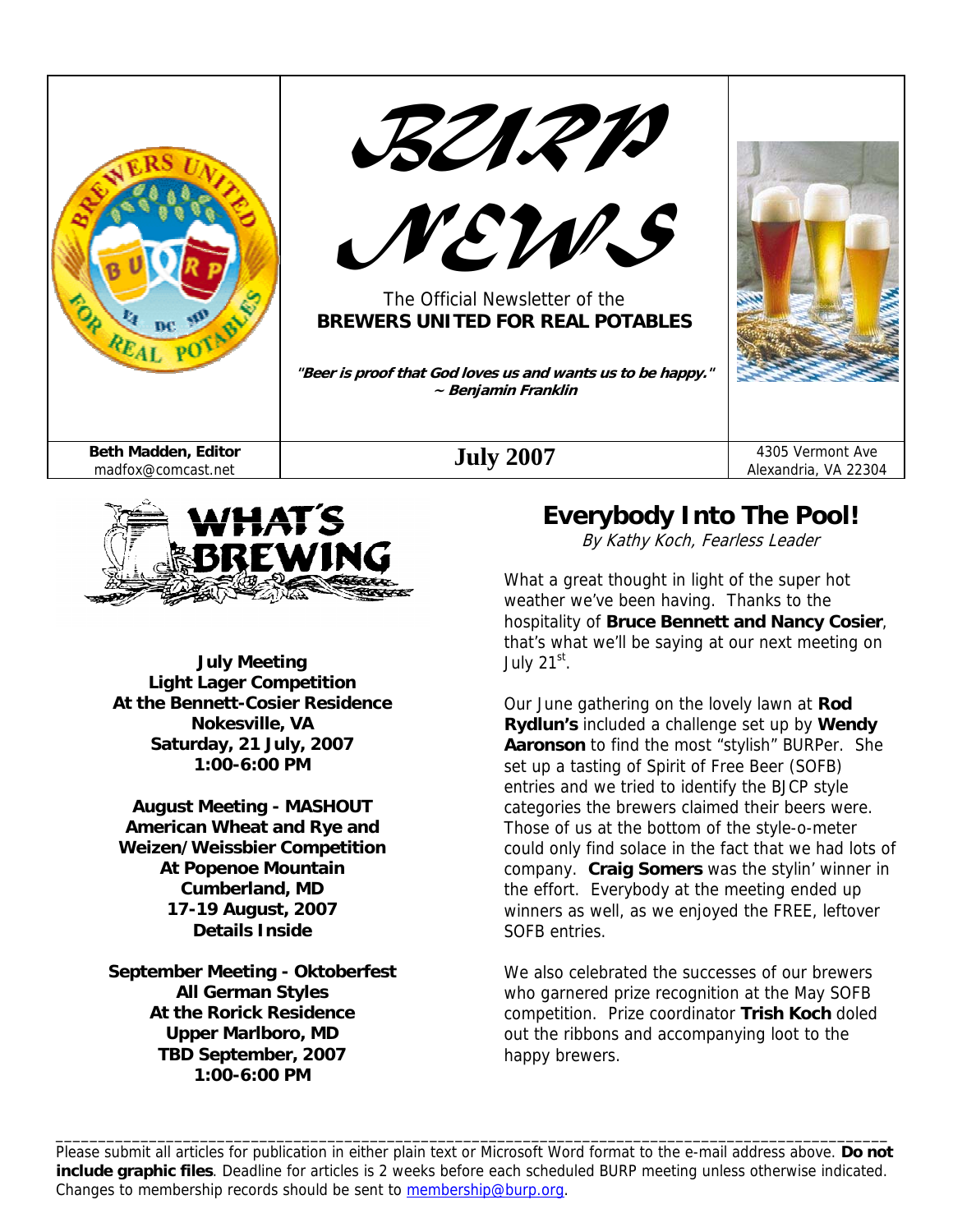There was another crowd of happy brewers gathered on July 8 at the Washington Nationals baseball game, and it wasn't the losing team from Milwaukee. Thanks to the organizational efforts of **Steve Marler**, 41 BURP members as well as a ballpark of baseball fans saw our group's name in lights. The event began with a tailgate coordinated by **Bill and Beth Madden** which included burgers and hot dogs and lots of yummy beer and food contributions by all in attendance. The Nats' won big, as did the homebrewers in the upper deck.









**T'is the Season for Saison** 

By Jamie Langlie and Jeanie Osburn, Co-Ministers of Culture

**The purpose of BURP's monthly competitions is to further the art and science of homebrewing by providing thoughtful feedback to Club brewers and by developing a cadre of well-qualified, educated judges**.

With summer nearly half over; it's time to think about MASHout in August and our celebration of all beers German in September. I hope to see around the pool on the  $21<sup>st</sup>$  and hear about your current batches of homebrew in the fermenter or the lagering tank.

Cheers to our winners of Junel's Belgian Style Ales competition; Saison and Biere de Garde. Our winners are: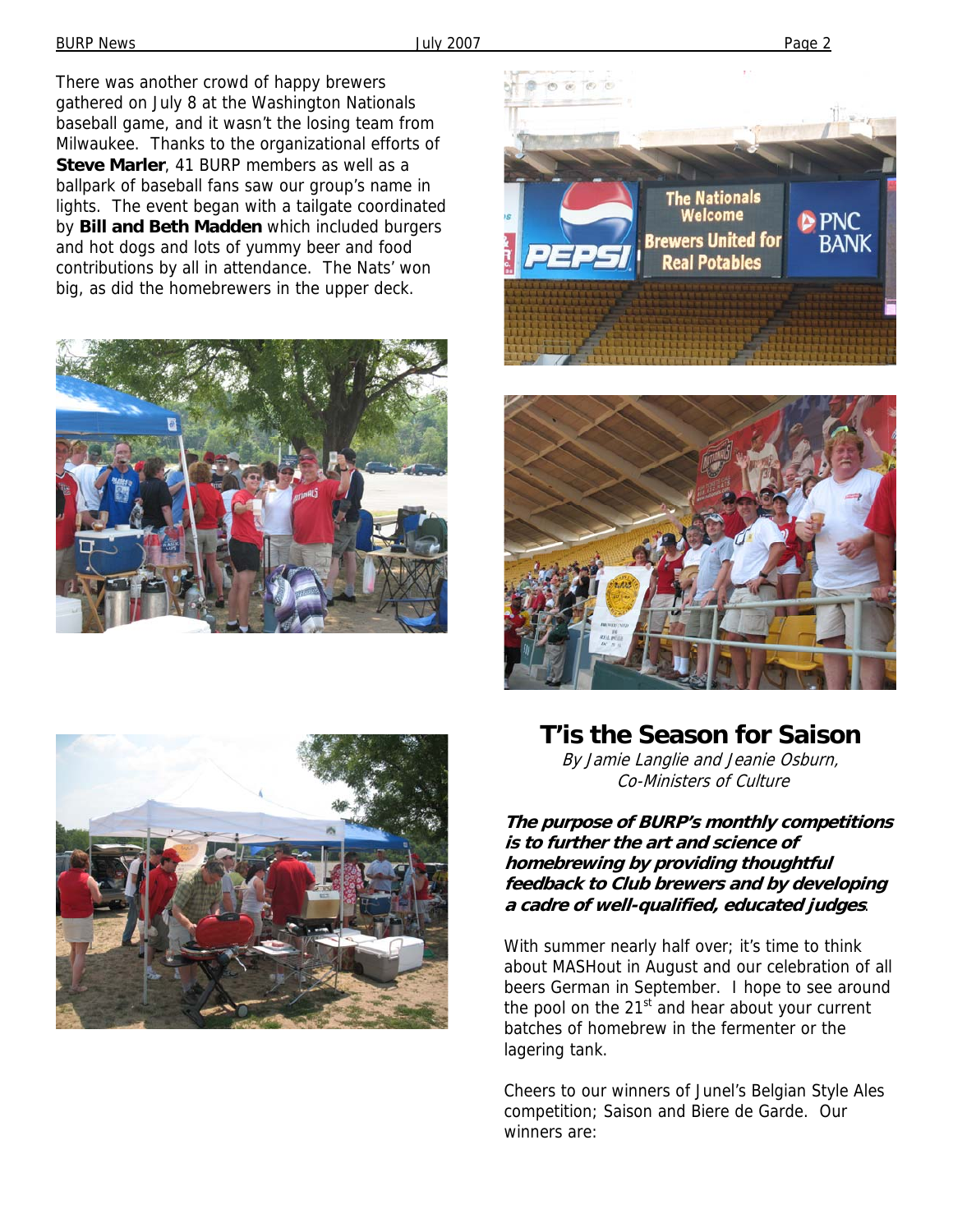1<sup>st</sup> Place- **Jim Busch**, Category 16C (Saison) Beer name – no name

2<sup>nd</sup> Place- **Paul Langlie**, Category 16C (Saison) Beer name – no name

3<sup>rd</sup> Place- Mel Thompson, Category 16D (Biere de Garde), Beer name- no name

Thanks to all who entered, and a big thanks to our judges, **Dave Pyle, Mike Neith**, **Craig Somers**, and **Don Kaliher**.

July finds us pool-side enjoying something on the summery side; Light Lagers, Category 1 all styles; 1A- Lite American Lager, 1B-Standard American Lager, 1C-Premium American Lager, 1D-Munich Helles, and 1E-Dortmunder Export. Details on each of the styles are available at

http://www.bjcp.org/styles04/Category1.html. And for those who like to plan ahead, we'll be jammin' and campin' at MASHOUT. The August competition feature wheat beers; specifically Category 6D American Wheat

http://www.bjcp.org/styles04/Category6.html#style 6D and 15A Bavarian Weizen

http://www.bjcp.org/styles04/Category15.html#styl

e15A. While the July competition counts toward BOTY, August's MASHOUT competition includes entries from other clubs and does not count toward BOTY. Remember, 1 entry per subcategory, 2 plain, brown, 12-oz bottles with plain cap, a removable paper lable identifying the brewer's name, beer style & category number, and the beer name. We've been missing those catchy names lately and are hoping we get some good, reprintable names for July's competition.

#### **Desperately Seeking Judges**

BURP has a fair number of BJCP-qualified judges, and we need your help at the monthly competitions. If you'd like to help judge the July competition, please contact your Ministers of Culture. We also encourage novices to judge with our BJCP judges. It's a great learning experience.

#### **2007 BOTY Competition Heats Up! Ed & Mel Lead the Pack!**

The competition for BURP's 2007 Brewer of the Year has developed into a head-to-head contest between **Ed Bielaus** and defending 2006 champ **Mel Thompson**. With an especially strong showing at SoFB (9 total medals), where his Koelsch and Premium American Lager took 2nd and 3rd in Best of Show**, Ed** pulled ahead of **Mel** by a whisker**. Mel** has done well in the monthly club competitions this year and also garnered 4 medals at SoFB. Now, with **Mel's** Biere de Garde winning 3rd place in the June competition, these two mighty brewers are tied at 17 BOTY points each! **Christine Johnbrier** and **Rick Garvin,** each with 11 points, also are within striking distance of **Ed**  and **Mel.**

Congratulations to all of these outstanding brewers! We're looking forward to a spirited joust for the rest of our 2007 season.

# **Recipe Corner**

By Tom Cannon Co-Minister of Enlightenment

In what we hope will become a monthly fixture in the newsletter, this month we feature the recipe for the Best of Show beer at BURP's 2007 Spirit of Free Beer (SOFB).

#### Brewed by **Ken Gillespie**, here is his **Northern English Brown Ale**

8.5# English Pale Malt 1# Carmel/Crystal Malt (60 L) 1# Victory Malt 0.25# Chocolate Malt

Mashed at 154 degrees F for one hour with 13.5 quarts of water. Mashed out with an additional 7.5 quarts of water.

Sparged with 2.3 gallons of water to an initial 6 gallons.

One hour boil.

1 oz 4.7AA Fuggles for 60 minutes 0.5 oz 4.7AA Fuggles for 20 minutes 1 oz 4.7AA Fuggles for 5 minutes

White Labs WLP002 English Ale yeast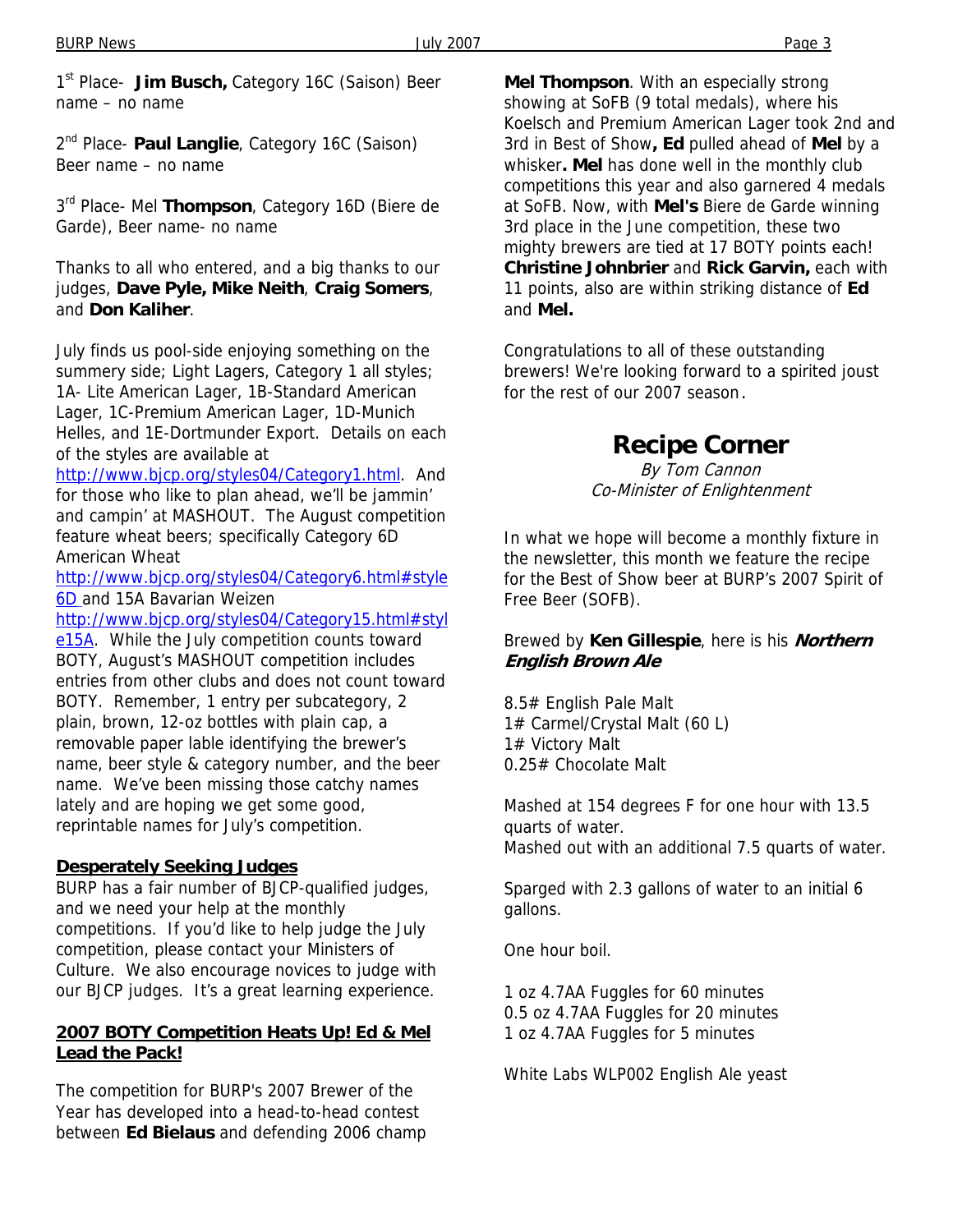The beer was brewed on December 2, 2006 and kegged two weeks later. Note that the 2007 Spirit of Free beer was five months later!

Original gravity: 1.050 Final gravity: 1.010 ABV: 5.2% Bitterness: 25.5 IBU

Thanks to Ken for sharing his award winning recipe. Please note that in the future, we will be requesting winners of our monthly competition to provide their winning recipes to the newsletter.

### **BURP Letter to the Editor**

I just wanted to say thanks to our "Neighbors to the north". I am sorry I wasn't able to get up for the competition, and based on the word around CASK, I missed out. According to our president, "it was probably the best organized and run competition I have attended, other than the AHA nationals." The fact that I was fortunate enough to win a very respectable and large competition makes this a sweet success. For at least a week, I was like a new father wanting to tell the world and hand out cigars. Again, thanks to the organizers, and you can be sure that "I'll be back".

Cheers,

Ken Gillespie

## **Volunteers and Entries Needed for Montgomery County Fair Homebrew Competition Aug 4, 2007**

By Bill Ridgely, Competition Organizer

The annual Montgomery County Fair Homebrew Competition, to be held on the morning of Sat, Aug 4, 2007 at the fairgrounds in Gaithersburg, MD, is still in need of judges, stewards, and, of course, your entries. The competition is open to all home brewers and is sanctioned by the BJCP. Both judges and stewards will receive free admittance to the fair (which officially opens on Aug 10) and free parking as well as a free breakfast and lunch at the competition. The entry fee for the competition is a

very reasonable \$5, and only 2 bottles are required for each entry.

Best of Show Judging will be held on the Fairgrounds on Saturday, Aug 11, 2007 and will be open to the public. Several very experienced BURP judges have volunteered to serve on the BOS panel.

Please visit the Gaithersburg Area Brewers Society (GABS) homepage at http://q\_a\_b\_s.tripod.com/ for full details and judge, steward, and beer entry registration forms (Click on the "MCAF Competition" link).

I will be happy to collect all BURP competition entries at the July BURP meeting to be held on July  $21^{st}$ . If you can't make the meeting, entries are being accepted at three local homebrew supply shops (My Local Homebrew Shop in Falls Church, The Flying Barrel in Frederick, and Maryland Homebrew in Columbia) until Jul 28. I'll also be happy to accept entries at my home in Rockville.

Thanks for your consideration, and I look forward to hearing from you!

### **The June Meeting Report**

By Alison Skeel

The severe thunderstorms of the night before cleared the heat and humidity and we had a pleasant sunny day in **Rod Rydlun's** huge backyard. There was plenty of parking down below for those setting up early for the contests and the refreshments – and for the Cool Transportation Vehicle of the Month (CTVM), **Craig Somers'** motorized, recumbent, tandem bicycle – one head-turning machine. I can tell you from my two rides as the recumbent front passenger, downtown and around the monuments.

The shady area expanded in the afternoon to accommodate the Growing Crowd of BURPers (GCB) and the Groaning Board (GB). **Rod** ingeniously assembled a Long Board on a Ladder on Top of Cinder Blocks (LBLTCB). Plenty of space for all the food that just kept coming! Notable among the goodies were **John Gardiner's** smoked pork tenderloin and home-cured pastrami.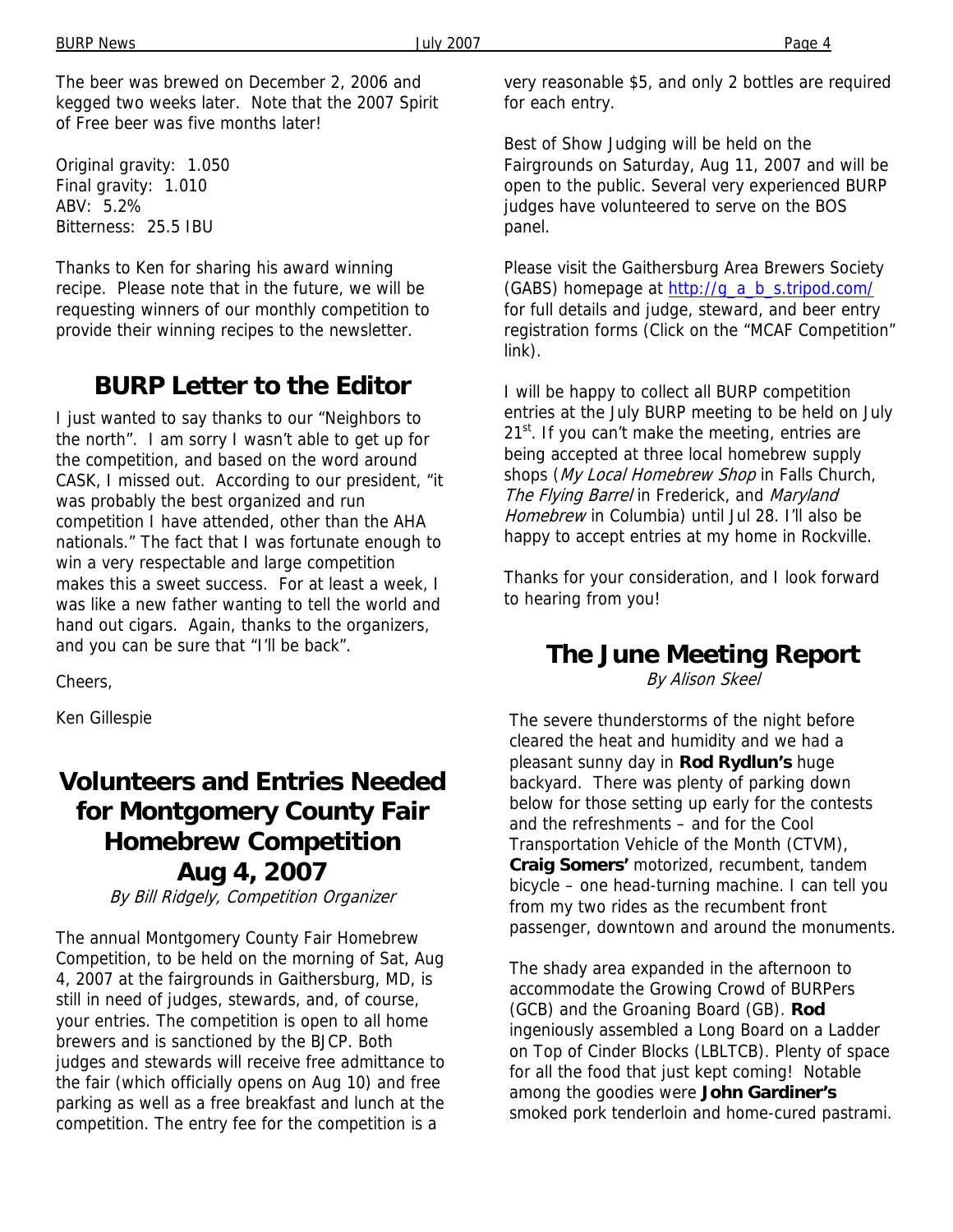He didn't say what it was cured of. Nothing serious, we hope. **Becky & Dave Pyle** brought us a huge fruit platter, and there was a wonderful assortment of healthy salads. FREE BEER left over from Spirit of Free Beer (SOFB) XV flowed abundantly. Even so, some folks brought their own homebrew for evaluation and appreciation. New BURPer **Bob Foulke** was pouring some tasty samples, and **Yancy Bodenstein** was sharing his yummy pear and heather mead.

Minister of Enlightenment (MOE) **Wendy Aaronson** set up The Enlightenment portion of the meeting -The Ben Dare. This was a challenge issued to **Ben Schwalb** by **The Frugal Brewer (TFB).** It was a parody based on **Ben's "Style, Shmyle"** article. Prizes were provided by **John Gardiner**. This contest determined who is "The Most Stylish BURPer (TMSB)". MOE **Wendy** pulled it off without a hitch; which was quite a feat considering many BURPers had no idea there was a contest. Unfortunately, neither **John's** TBF column nor **Wendy's** MOE column appeared in BURP NEWS. It was a big Situation Normal All Fouled Up (SNAFU). But it turned out fine and everyone loved it. It was a little embarrassing how un-style conscious we were. Participants filled in a Day-Glo green score sheet with the Category (1 point) and Sub-Category (2 points) of each of 9 beers from SoFB. There were more than 20 entries, and out of a possible 27 points, no one scored more than 10 points. It was really hard - too hard for me; I gave up after two tastes… The winner and (TMSB) was **Craig Somers –** not surprising, since he has copious notes on every beer he's ever drunk, going back years**.** Way to go **Craig.** Other winners included **Ed Bielhaus** 2nd, **Scott Roberts** 3rd and **Trish Koch** and **Mike Neith** Honorable Mention.

Meanwhile, Minister of Culture (MOC) **Jeanie Osburn** was running her first Club Competition -- Saison (5 entries) and Biere de Garde (1 entry) - all by herself. And she did great! Judging were **Dave Pyle, Mike Neith, Don Kaliher** and **Craig Somers**. And they did great too! Thanks much, guys. We really appreciate the judges who take time out from the meeting/party to give our brewers some valuable feedback. Winners were **Jim Busch** 1<sup>st</sup>, Paul Langlie 2<sup>nd</sup> and Mel **Thompson** 3rd. Congratulations one and all.

One main attraction of this meeting, right after SoFB – besides the Free Beer which we were drinking, of course – is the handing out of the prizes for SoFB. BURP is known nationally for giving out fantastic prizes to all winners: "Our third prizes are better than most others' first prizes." And Prize Coordinator (PC) **Trish Koch** carried on the tradition, obtaining a fantastic collection of prizes. Helping **Trish** hand out the prizes and ribbons were **Jude Wang** and **Ann-Marie Dittman**. Thanks to a BURP NEWS mention and an email campaign, most of the winners (or their representatives) were there to claim their loot. Too bad, though, Best of Show winner **Ken Gillespie** (with a Northern English Brown Ale) lives in Williamsburg VA, and couldn't be there. His Best Of Show (BOS) prize is a day with **Bill Madden** at Vintage 50 in Leesburg VA. Cool.

Finally, the Raffle. The Grand Prize (GP) was a big Pete's Wicked Ale mirror and the winner was really happy. Things were winding down, but many folks seemed reluctant to leave, just hanging around, talking and relaxing.

Thanks, **Rod**, for hosting another wonderful BURP meeting.

## **20th Anniversary MASHOUT Update**

By Bill Ridgely, MASHOUT Coordinator

Registration is now open for the gala 20th anniversary **M**id-**A**tlantic **S**tates **H**omebrewers Camp**OUT**, better known as **MASHOUT**. The dates are Friday, Aug 17 through Sunday, Aug 19. Lots of good information (including special activities planned for the anniversary) can be found on the MASHOUT "Frequently Asked Questions" page. The MASHOUT website can be accessed through the BURP website (just click on "Events" and then "MASHOUT 2007") or directly at http://burp.burp.org:80/Default.aspx?tabid=840. A downloadable registration form is available on the site. Just fill in the info and send it in, along with your check payable to BURP. Online registration is not possible at this time but may be available for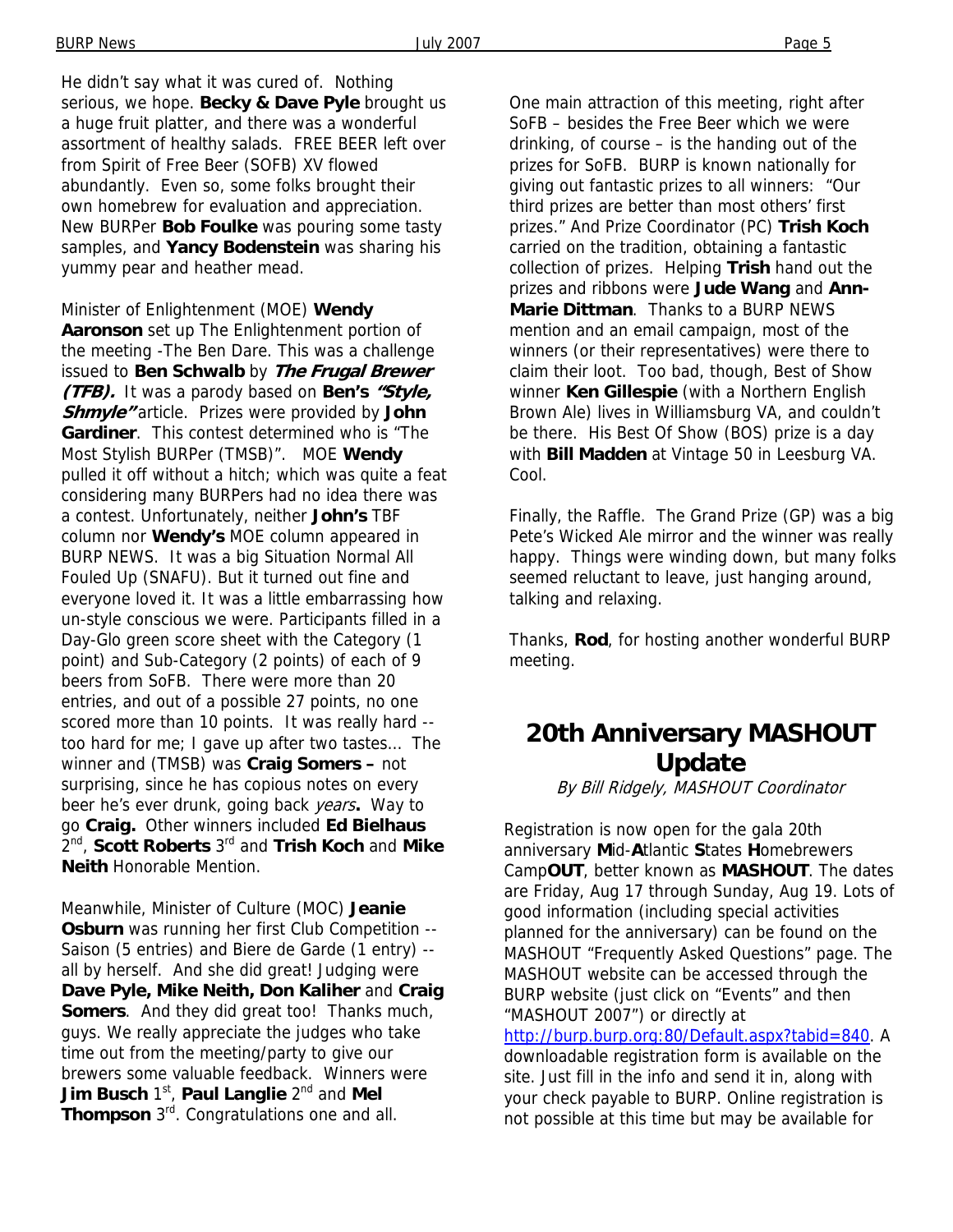future events. MASHOUT is expected to be an early sellout this year, and the event is limited to 200 attendees, so don't lose out. Send your registration in as soon as possible.

Here is an update on some of the planning and activities ongoing for MASHOUT:

**Site Preparation** – Fresh gravel needs to be spread on the driveway leading to the MASHOUT campground. Plans are currently in place to spread this gravel on Thursday, Aug 16, the day before the official start of MASHOUT. If you plan to attend and would be willing to help with the work, please let me know. Rakes, shovels, and wheelbarrows will be needed in addition to some strong arms.

**Cooking Teams** – BURPer **Rick Garvin** will be serving as our "Barbeque King" again this year. He will need help preparing the meats for the grill (both beef and pork this year in a throwback to earlier times) as well as pulling the meats on Saturday. If you are willing to lend a hand, please contact Rick at raarvin@garvin.us. We are also in need of homemade barbeque sauces, so if you have a special sauce recipe, and you'd like to see it featured at MASHOUT, please let Rick know. We'll also need help shucking corn on the cob and preparing potatoes for baking. BURPer **Wendy Aaronson** will be seeking volunteers for the Sunday pancake breakfast. If you can provide a camp stove and are willing to help with breakfast preparation, please contact Wendy at aaronson@burp.org. Of course, we'll also need as many tables in the pavilion area as possible, so if you can bring one or more along, please help us out.

**Check-In** – BURPers **Bob & Kathleen Warriner** are signing up volunteers to work at the check-in table. Please consider volunteering an hour or two to check in attendees as they arrive. The job will be easier with many people helping out. If you are willing to contribute to the effort, please contact Bob & Kathleen at **bkwarriner@aol.com** or phone 301-588-3037. A signup sheet will also be available at the July BURP meeting. A keg of beer will be provided at the check-in table for the enjoyment of volunteers.

**Ice** – Once again, there will be onsite delivery of ice twice daily on Friday and Saturday. Both block and cube ice will be available at very reasonable prices (\$1.00 for either a 6 lb bag of cubes or a 10 lb block). Please support our ice vendor by buying as much as you need.

**Homebrew Competition** – As always, a homebrew competition will be featured at the event open to all MASHOUT attendees. The Minister of Culture column (as well as the MASHOUT website) has full details about the annual competition and the requirements to enter.

**Entertainment** - Great bands have been a tradition at MASHOUT for a number of years, but for this gala 20th anniversary event, something truly special will be happening on Popenoe Mountain. On Sat, Aug 18, Powerhouse Records recording artist Tom Principato (http://www.tomprincipato.com/) will perform at the MASHOUT barn between 8:00 PM and midnight. Tom Principato is the legendary "Master of the Telecaster", one of the finest blues guitarists (and blues vocalists) in the country and winner of multiple awards for his albums and live performances. Don't miss this opportunity to see a true blues legend (backed by his virtuoso band) performing just for the MASHOUT crowd.

In addition to the band, this year's MASHOUT will feature the 3rd Annual Popenoe Mtn. Pub Quiz. The Quiz will be held during the day Saturday, and winning teams will be announced after dinner Saturday evening. This venerable trivia game is a staple in pubs across the British Isles. Teams of 3 – 5 contestants will have a go at answering beerrelated questions. The team with the most points for correct responses will win glory and some great prizes donated by generous MASHOUT sponsors. **Mac & Diana McEwen**, together with **Paul & Jamie Langlie**, are our Pub Quiz Publicans – and they've vowed to divulge neither categories nor questions prior to the big event. Registration forms and rules for Quiz teams will be available at the MASHOUT check-in station. Good Luck to All!!

**Saturday Bike Ride** - Several MASHOUT attendees are planning to ride the newly opened 16 mile section of the Great Allegheny Passage rail trail (http://www.atatrail.org/) from Cumberland to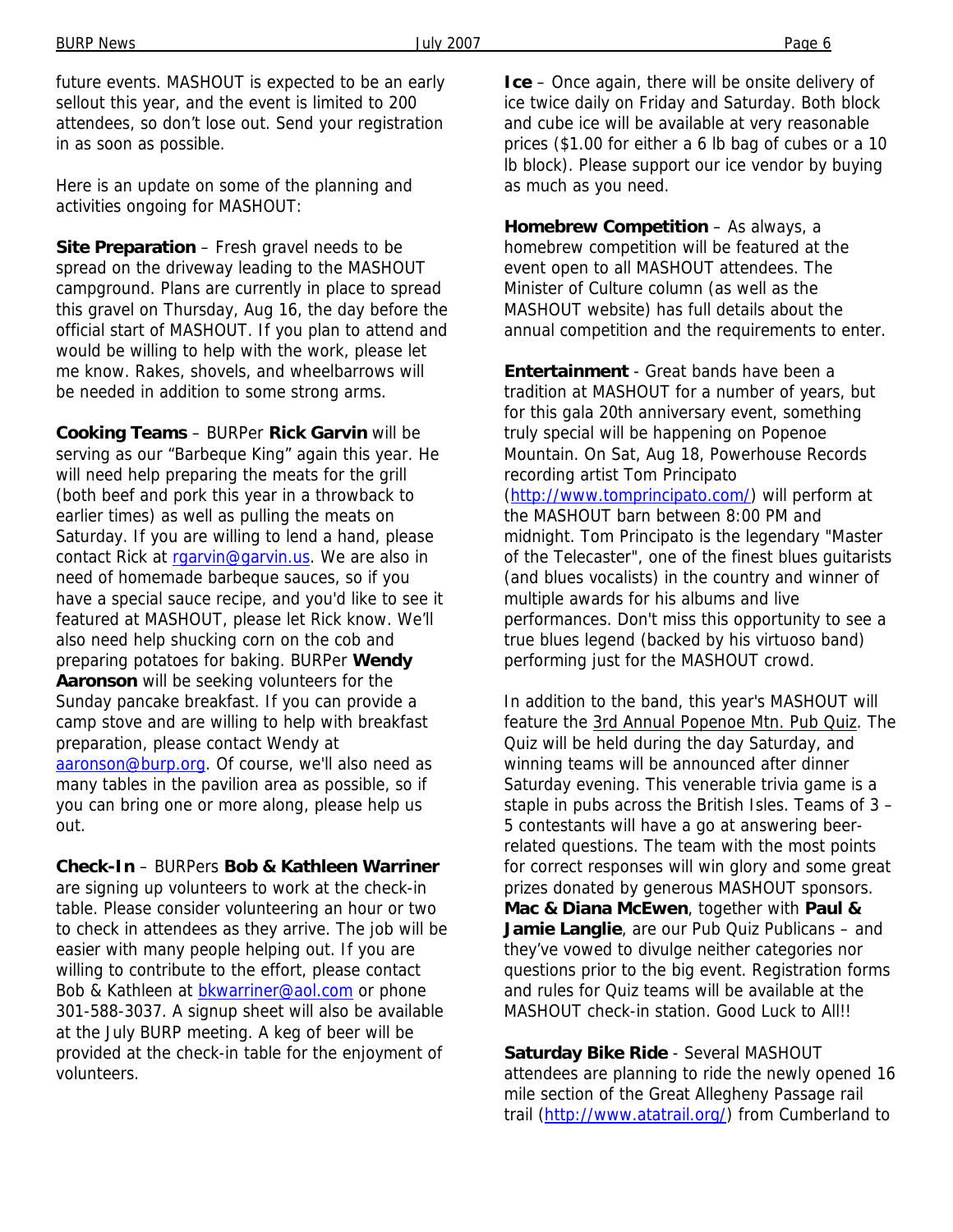Frostburg and back on Saturday. Details will be forthcoming. The trip will include a stop at the Draft Zone in Frostburg for lunch and beer. This popular stop features great pub food and 22 beers on tap.

A couple of things are still needed for MASHOUT. If you can help out with either of these, please contact the MASHOUT coordinator:

- Jockey boxes for serving donated beer
- Sankey taps for use with donated beer kegs

Please check the MASHOUT site regularly for updates. I hope to see all of you at MASHOUT 2007, the best outdoor homebrewer's gathering in the nation!



2006 MASHOUT, Camp Belch. (l-r) *Gail Matt, Brian Matt, Jeff Chen, John Esparolini, Scott* **Schabilon, Bill Prewitt.** Photo courtesy of **John Esparolini.**



## **BURP Lapel Pins Are Again On Sale**

They're back! The club has just received a new order of 200 beautiful BURP lapel pins, suitable for wear at all beer functions as well as great gifts for the beer traveler (They were very popular at this year's National Homebrewer's Conference in Denver). The pins are 1" in diameter, gold plated,

and have a butterfly clutch on the back. Each comes in its own poly bag. The final pin design is reproduced above.

Pins are being sold for \$3.00 each. Just bring cash or a check payable to BURP to the next BURP meeting. If you can not make the meeting but would like to purchase one or more pins, please contact **Bill Ridgely** at ridgely@burp.org or 301- 762-6523. The pins will also be for sale at MASHOUT in August.

# **Great Fun ???? Great Taste !!!!**

By Woody Lee



20th Great Taste of the Midwest Beer Festival. Photo courtesy of **Woody Lee** 

The 21<sup>st</sup> annual Great Taste of the Midwest beer festival will be held on Saturday, August 11 on the shores of Lake Monona in beautiful Madison, WI. Once again, an intrepid group of BURPers has already made plans to attend, and will enjoy as many of the 400+ beers as is humanly possible during the five hour event.

If you'd like to join the festivities, there may still be hotel rooms available at the Concourse Hotel (www.concoursehotel.com). Call the hotel at 800- 356-8293, and ask for group reservations. The rooms are held in the name "BURP" for the nights of August 10 and 11. All rooms are on the "Governors Club" level for a rate of \$164/night for double occupancy, and include some great amenities, including continental breakfast, afternoon snacks, evening desserts, and an open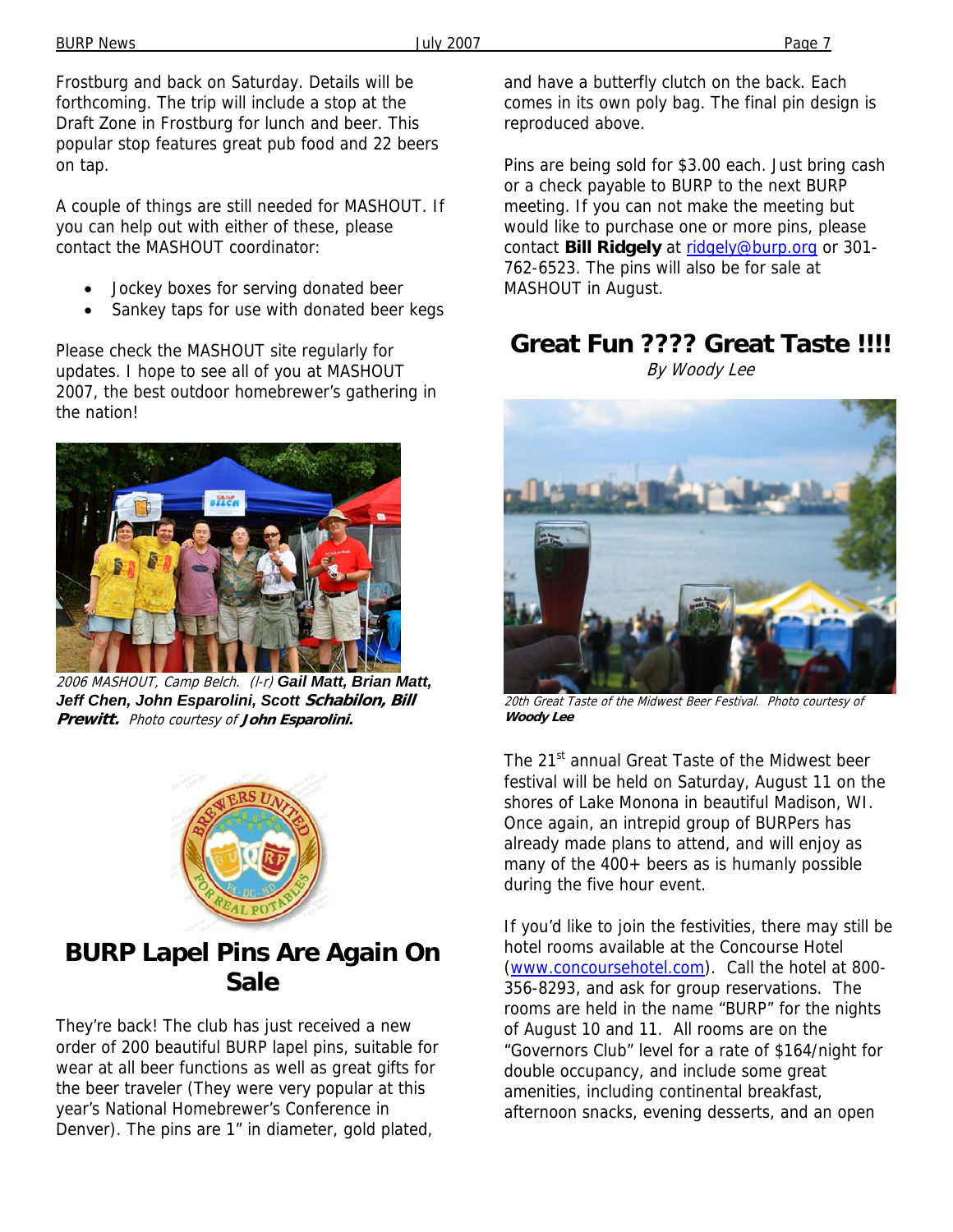bar. If that's not enough, the hotel is just a few minutes walk from both the Great Dane Brewing Company, and Angelic Brewing Company.

You're on your own for travel arrangements, and you'll also have to get your own Great Taste tickets. "What?" you say!!! "How come you're not getting group tickets like you used to?" The answer is that due to unprecedented demand and an attendance cap of 5,000, group sales were restricted by the organizers to last year's level. We successfully appealed that decision to provide enough tickets for those who have already committed to the trip, but anybody else who wants to attend will have to purchase their tickets per the guidance of the Madison Homebrewers and Tasters Guild website [http://mhtg.org/]. If this works for you, and you lock in your travel arrangements, please notify me at **dnwlee@comcast.net** so I can include you in our group's rendezvous plans in Madison.

# **Trivial Beer-Suits The Founding Brew-fathers**

By Charlie Pavitt

In his history of beer, Gregg Smith relates quite a bit of information about beer around the Revolutionary War, and everything here is ripped off from his book "Beer". Beer was of course one of the rations that the Continental Congress intended the soldiers to receive, and George Washington did his best to keep the supply coming. Washington's friend and personal physician Dr. Benjamin Rush believed beer to be part of a healthy diet, and Washington tried to ban whiskey from his soldiers' camps, as he believed it to be ruinous to the health, while promoting beer to combat illness and drunkenness. Further, in a humanitarian gesture, six glasses of beer a week were supplied to prisoners of war. Unfortunately, raw supplies were hard to get, and Benjamin Franklin suggested the following recipe of available ingredients:

For a Cask containing 80 bottles, take one pot of essence and 13 pounds of molasses-or the same amount of unrefined Sugar; mix them well together in 20 Pints of hot water; Stir together until they

make a foam, and then pour it into the Cask you will then fill with water: add a pint of good yeast, stir it well together and let stand 2 or 3 days it will be ready to be put into bottles, that must be tightly corked. Leave them 10 or 12 days in a cool cellar after which the beer will be good to drink.

Ben himself was a teetotaler in his youth who could not understand his coworkers wasting their precious pay on beer, but his mind changed when he became wealthy. He left us with the following verse:

"The antediluvians were all very sober For they had no wine and brewed no October; All wicked, bad livers, on mischief still thinking, For there can't be good living where there is no good drinking."

Getting back to the Father himself, Washington's homebrewed small beer followed this recipe:

Take a large Stiffer full of Bran Hops to your taste-Boil these 3 hours then strain out 30 Gallons into a cooler put in 3 Gallons molasses while the beer is scolding hot or rather draw the molasses into the cooler & strain the beer on it while boiling hot. Let this stand till it is little more than Blood warm then put into a quart of yeast if the weather is very cold cover it over with a blanket & let it warm in the cooler 24 hours then put it into the cask-leave the bung open till it is almost done working-bottle it that day week it was brewed.

Thomas Jefferson agreed with Washington about the virtues of beer rather than whiskey, the latter of which he credited with killing one-third of early American citizens, and during his presidency brought in brewers from Bohemia to teach their skills on this side of the big pond. His wife Martha was the brewmaster at Monticello, brewing her first 15 gallon batch shortly after her arrival and 170 gallons in her first year. Unfortunately, Thomas mentioned in writing that they did not have enough bottles to keep up with her work.

Finally, according to Wikipedia, Samuel Adams did partner with his father in a family-owned brewery but it was eventually unsuccessful.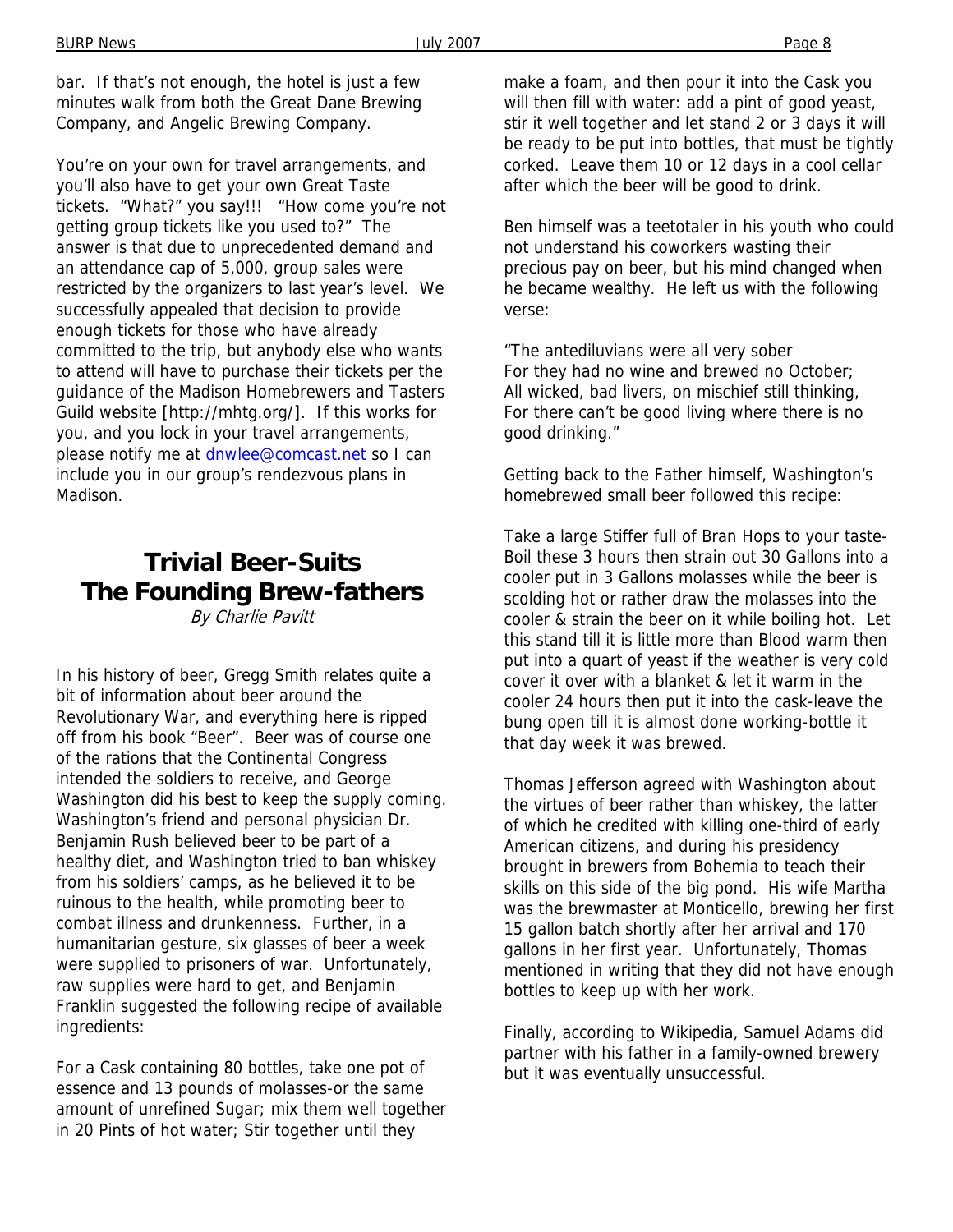On a note that is irrelevant except for the time in history, I leave you with this poem from 1764, an epitaph from a churchyard in Winchester, England:

"Here sleeps in peace a Hampshire grenadier, Who caught his death by drinking cold small beer; Soldiers, take heed from his untimely fall, And when you're hot, drink strong, or not at all."

# **BURP 10 and 20 Years Ago**

Compiled By Bill Ridgely

#### **20 Years Ago, July 1987**

The July 1987 BURP meeting, held at the home of **Bill Ridgely & Cindy Sabo** in Springfield on July 18, boasted an early Halloween theme. Dubbed the "Frank N' Stein" meeting, the beer style of the month was "Strange & Weird Beer". Twelve beers were entered in the club competition, and prizes were awarded for weirdest/most depraved brew, most educational brew, and best all around brew. **Ralph Bucca** stole the show by taking a prize in every category. He won best all around beer with his Clambake Doppelbock (not particularly weird but brewed at the April BURP clambake meeting). He also took runner up in the weirdest category with his smoked beer (made with Wright's Liquid Smoke) and runner up in the educational category (with a style not reported in the newsletter). **Phil Hugill** won the weirdest category with his Cascade Spruce Summer Beer (yes, brewed with Cascade hops and spruce boughs), and club Secretary **John Gardiner** won the educational category with his split batch dry hop beer (5 gal dry hopped with Kent Goldings and 5 gal dry hopped with Hallertau). The awards consisted of beer steins purchased at the Weeping Radish Brewpub in NC. Fruit and spice beers appeared to dominate the table, although none won awards. There was a cherry beer, a cranberry beer, a honey beer, and even a cinnamon beer. Food at the meeting consisted of (naturally) hot dogs, expertly cooked by President **Rod Rydlun**. BURPers contributed a fine array of other foods as usual. The meeting finished with an auction of donated equipment and supplies to raise funds for the club. The total raised was \$69, which may be small by today's BURP raffle standards but was a significant amount of money at the time.

The July BURP News was again filled with editor **John Gardiner's** wonderfully creative writing. John was writing all club meeting reports at this time, and members eagerly looked forward to their names being mentioned (and often skewered) in print. The July "Recipe of the Month" was for a Tulip Poplar mead made by **Dick Roepke, Linda Sweeting, & Tom Campbell** (The meadmakers even included the recipe for a hopped variation). **Ralph Bucca** announced his 14th annual Wine Time tasting of homemade wines (hard to believe it had been ongoing for 14 years 20 years ago), and he also contributed an article on a commercial microbrew tasting he attended in DC. Finally, a plea was made for volunteers to work at a large beer festival being planned by **Bob Frank** (representing the homebrew community) and **Jack Erickson**  (representing commercial breweries). Homebrew clubs being solicited for volunteers included not only BURP, BURP North (now FOAM), and BURP Burke (BANOVA) but also the CRABS club in Baltimore and the HOPS club in Philadelphia.

#### **10 Years Ago, July 1997**

The July 1997 BURP meeting, featuring crabs and extract beers, was held at the home of **John Esparolini** in Vienna, VA. Several bushels of plump steamed crabs were consumed by the sizeable crowd, along with copious quantities of homebrew. Lots of other great food contributions made their way to the tables, including some wonderful homemade salsas and several excellent pies for dessert. A popular novelty item on the homebrew side was **Gordon Goeke's** Sahti, a concoction of Finnish origin made with juniper boughs and served from a two-handled wooden vessel. Several musicians attended the meeting and played for the crowd, always a nice touch and a good lead-in for MASHOUT, which was the featured event the following month. The extract beer competition, judged by **Tom Cannon, Don Kaliher, Barb Stevens, & Bret Wortman** featured 18 entries in a variety of styles. The winner (who would represent BURP at the upcoming AHA Club Only competition) was **Bob Kulawiec** for his California Common. Second place went to **Josh Bourdrez**  for his Porter, and third went to **Dave Fothergill**  (who was appearing at his last BURP meeting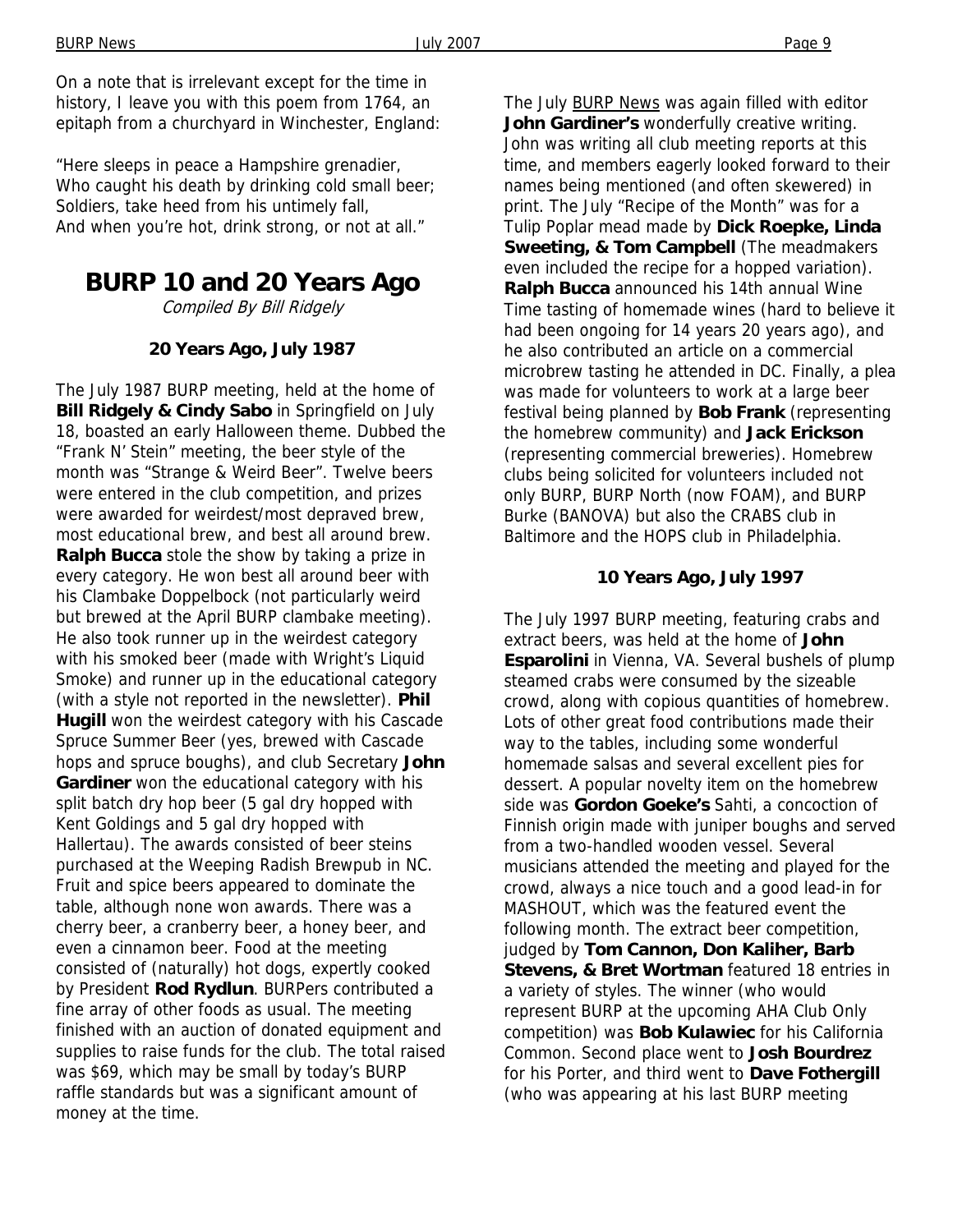before moving to New England) with his Russian Imperial Stout.

July's BURP News lead off with a call for volunteers for the gala 10th anniversary MASHOUT to be held on Popenoe Mtn Aug 22-24. Fearless Leader **Tom Cannon** followed with his announcement of several upcoming events to include the club's first Real Ale Competition to be held in October and the 3rd Spirit of Belgium, which was just entering the planning stages. All three Best of Show recipes from the recent Spirit of Free Beer competition were published in the issue, including **Alan Folsom's** Mild (1st place BOS), **Jim & Linda Rorick's** Weizen (2nd place), and **Scott Bickham's** Barleywine (3rd place). Minister of Culture **Mark Stevens** contributed two excellent articles, one about India Pale Ale (the beer style for the upcoming MASHOUT competition) and a second about a recent yeast workshop he attended (sponsored by the American Type Culture Collection). **Jonathan Feist** wrote about a new beer venue he had recently discovered, the Courtyard Concert Café in Falls Church, Va. Finally, **Jim Dorsch** provided his usual wealth of information in his "Whole BURP Catalog". Featured in this month's column was the announcement of the special release of four new seasonals to mark the 15th anniversary of **Bert Grant's** Yakima Brewing and Malting Co, each beer showcasing a different Yakima Valley hop. The first release, in Autumn, would feature fresh-picked Cascades. Following this would be Winter Ale (Mt Hood), Spring Bock (Willamette), and Summer Ale (Chinook). All were to be available in the DC area.

# **BURP Prosperity Report**

By Larry Koch, Minister of Prosperity

### **Current Financial Position**

#### **BURP Treasury Summary**

| As of 1 June, 2007  | \$20,782 |
|---------------------|----------|
| New receipts        | \$341    |
| New expenses        | \$1,025  |
| As of 16 July, 2007 | \$20,098 |

BURP members are reminded that all expense submissions must include details. Required details are date, exact amount, detailed description of the item, any special circumstances, and name of person to be reimbursed. Event coordinators should maintain a spreadsheet for their project.

Spreadsheets and other financial data are available on the BURP website to registered users at http://www.burp.org .

# **Mem-beer-sip Update**

By Christine Johnbrier, Ministrix of Propaganda

This month we welcome new members **John Foulke** of Arlington, VA; **Tim Osumi** of Chevy Chase, MD; and **Gregg Wiggins** of Arlington, VA.

Please keep your contact information up-todate….most importantly, your email address. If you are not receiving an electronic notification each month with the newsletter link, that means I don't have your current email address! Send your contact information to membership@burp.org, and I'll see that your info is updated.

CURRENT MEM-BEER-SIP STATS:

TOTAL MEMBERSHIPS: 256 FAMILY: 74 (x2) 148 INDIVIDUAL: 84 HONORARY: 24

# **Hop Notes from the Libeery**

By Mel Thompson, Minister of History

The BURP Libeery is open 24/7 for your reading and research needs. If you wish to check out a book, contact Mel Thompson at sonofthomp@comcast.net prior to the monthly meeting and your request, if available, will be delivered.

If you don't see what you want in the Libeery list, let me know what you are looking for and I will try to locate it for you.

Cheers, Mel